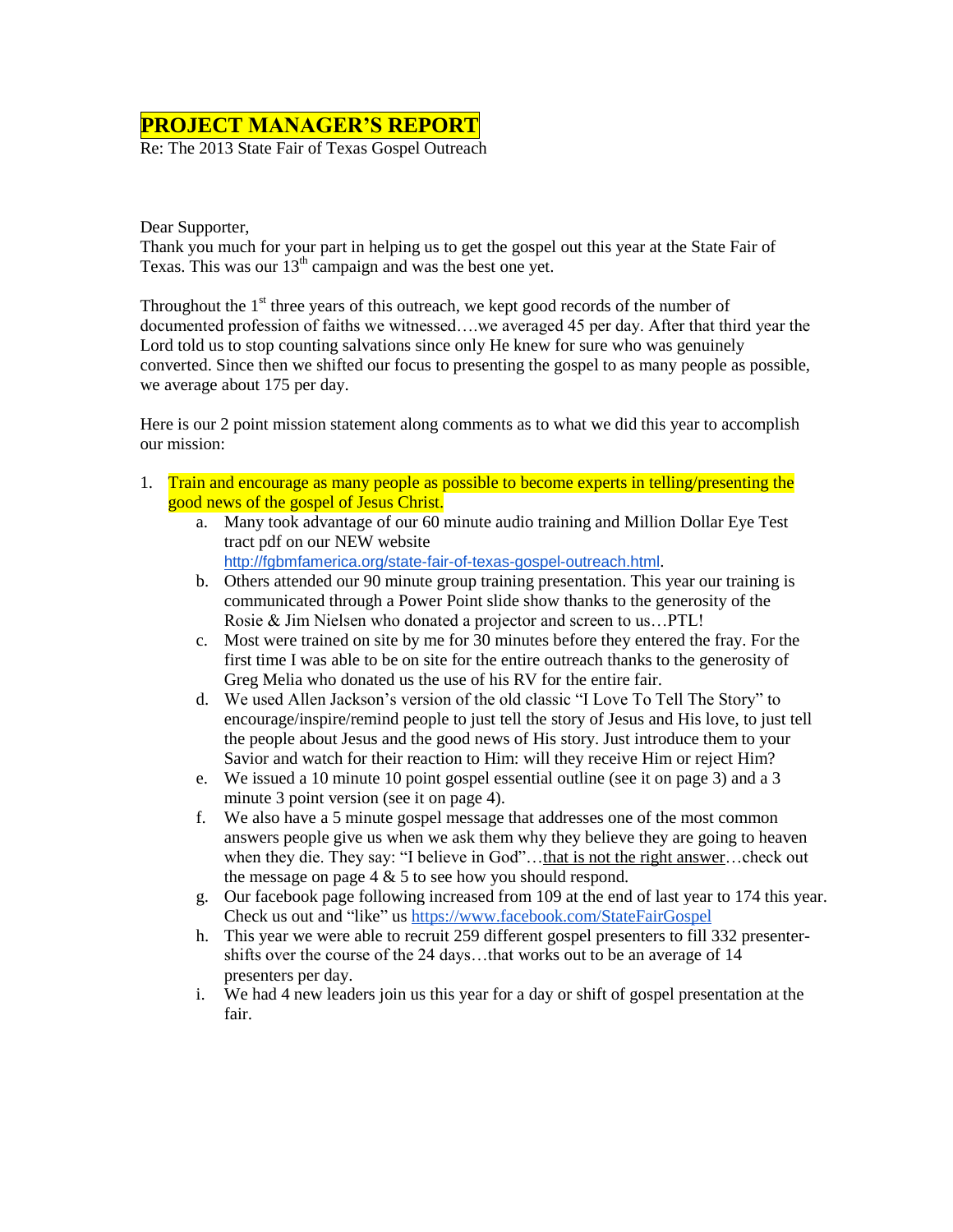- 2. Present the gospel to as many of these visitors as possible for each of the 296 hours that our booth is open for business.
	- a. In some form or fashion we engaged in spiritual conversations and/or made presentations of the gospel on a face-to-face basis with over 5,000 visitors to our booth.
	- b. Although our primary purpose is face-to-face gospel presentations, we also handed out over 20,000 of the 6 different gospel message pieces we offer.
	- c. Weather was not a factor this year in terms of getting the gospel out.

We have already begun seeking the Lord as to His will for our role in the 2014 State Fair of Texas and would encourage you to do the same. We are also seeking Him as to exporting this concept to other state fairs throughout the USA.

Jesus IS Lord!

Rex M. Whitton III State Fair Gospel Outreach Project manager



For the first time I was able to be on site for the entire outreach thanks to the generosity of Greg Melia who donated us the use of this RV for the entire fair. The Lord also provided a God fearing neighbor in the carney dominated RV lot in William Hamilton, who runs the Skycoaster…he was a blessing!

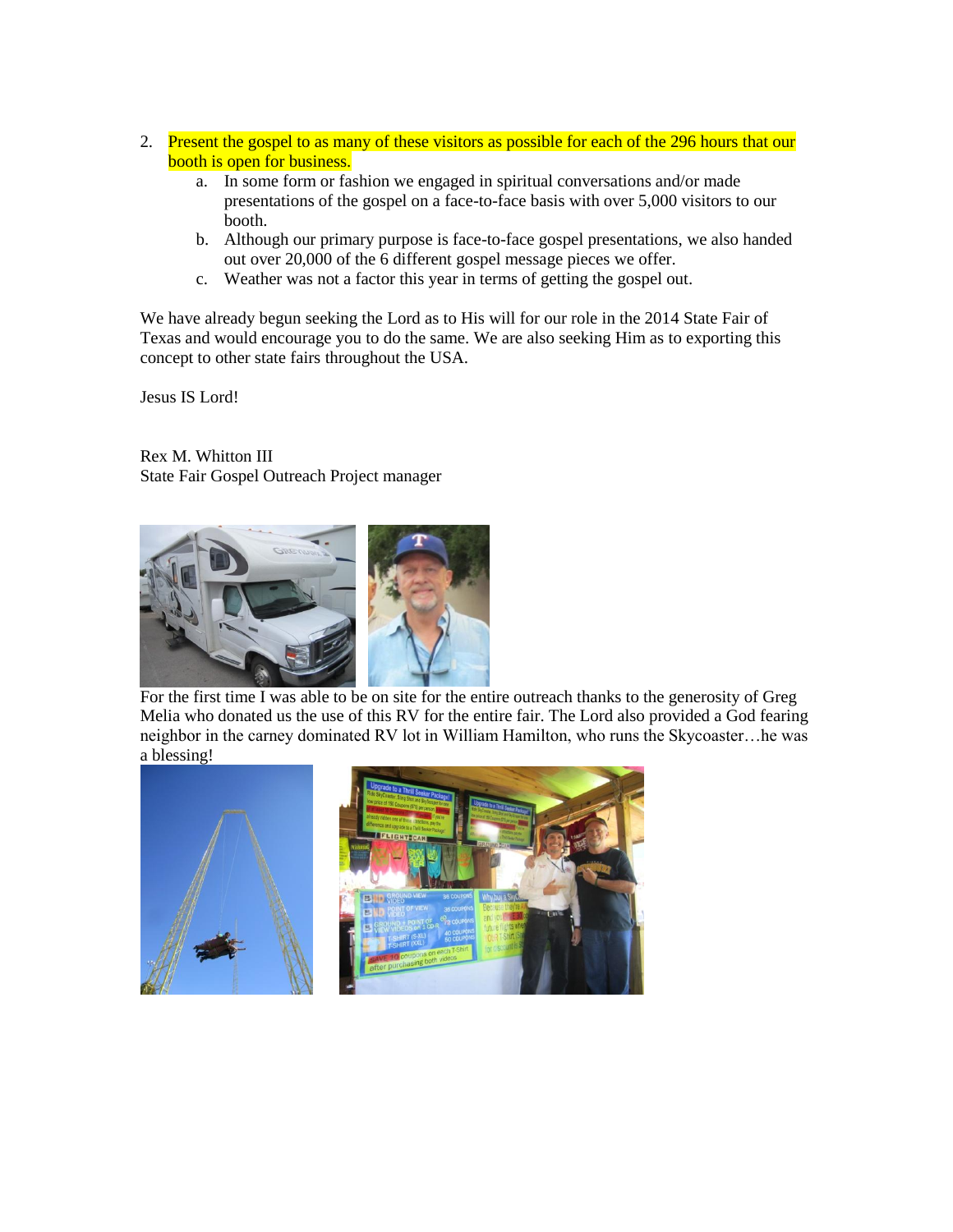The Gospel of Christ (Romans 1:16) An Outline of Essentials Necessary to: *"Tell the Old Story"* 10 Point, 10 Minute Version

THE PLAN (Page 2 of the Million Dollar Eye Test tract)

1. Man was created to worship God. (Revelation 4 & 5; Gen.1:26-28)

THE PROBLEM (Pages  $3 \& 4$  of the Million Dollar Eye Test tract)

- 2. Adam broke covenant with God by rebelling against Him. (Hosea 6:7)
	- a) All of mankind with infected with sin and became spiritually dead. (Rom 5:12-14)
	- b) Father & son (Luke 3:38) was broken. The son became an enemy, a hater of His Father (Romans 5:10).
	- c) The son became an orphan, alone and on his own (John 14:18).
	- d) God gave His Ten Commandments to show man His standards for righteousness and man's depravity. (Gal3:10&James2:10)
	- e) Only righteousness delivers one from God's wrath against sin on judgment day. (Hebrews 9:27; Proverbs 11:4)

THE SOLUTION (Introduce them to the Person of Jesus Christ)

(Pages 5 & 6 of the Million Dollar Eye Test tract)

- 3. His Incarnation. God sent forth His Son, born of a woman, born under the law. (Galatians 4:4-7)
- 4. His Life. He kept all the commandments and lived the perfect life we were meant to live. (2 Cor.5:21) Someone will pay the price for your sins. Will it be YOU or JESUS?
- 5. His Death. He sweat great drops of blood in the garden of Gethsemane in anticipation of: being separated from the Father for the first time in all eternity and being made to be sin on our behalf by bearing the full brunt of God's wrath against sin on the cross. (Matt 27:46; Romans 5:8). After His atoning work on the cross, but prior to His ascension, Jesus proclaimed the gospel in Hades to the wicked and in Paradise to the righteous. This proclamation accomplished 2 things: 1) it set at liberty the righteous and 2) it made a public spectacle of Satan and his demons [including Death and Hades] by declaring that His work of atonement paid the sin debt, which did away with its power, and effectively signed their death warrant to an eternity in the Lake of Fire.
- 6. His Resurrection. The Father validated His sacrifice on our behalf by raising Him from the dead. (1Cor.15:14, 17)
- 7. His Ascension. When He arrived in Heaven, He was appointed by God the Father as our High Priest, who intercedes for us, who sympathizes with our weaknesses and allows us to come to Him for mercy and help in time of need. (Hebrews 4:14-15)
- 8. His Rule. When He arrived in Heaven, the Father also gave Him a Kingdom to rule over, through His people, until He puts all enemies under His feet. The last enemy to be defeated is death (1Cor.15:20-28). Death is only necessary as a wage for sin, and so there will be a people, the body/bride of Christ, on earth one day who will put their feet on death by keeping the commandments and thereby defeating sin. (Rev.14:1-5, 12; John 17:20-26; Eph.4:13; Eph.5:27)
- THE OFFER (Pages 6, 7 & 8 of the Million Dollar Eye Test tract)
	- 9. Inheritance. One of the inheritance benefits is eternal life living in His presence in a glorified, indestructible body. ( 2Cor.5:1-8)
	- 10. Forgiveness. We're here today sent by God as Ambassadors to introduce you to the Savior and to tell you that your sins are forgiven and that He wants you in the Family. You receive His offer by repentance, belief and confession. (John 20:21-23, Matt.3:2, Rom.10:9-10). Will you receive His offer? What will you do with Jesus? Embrace Him or reject Him?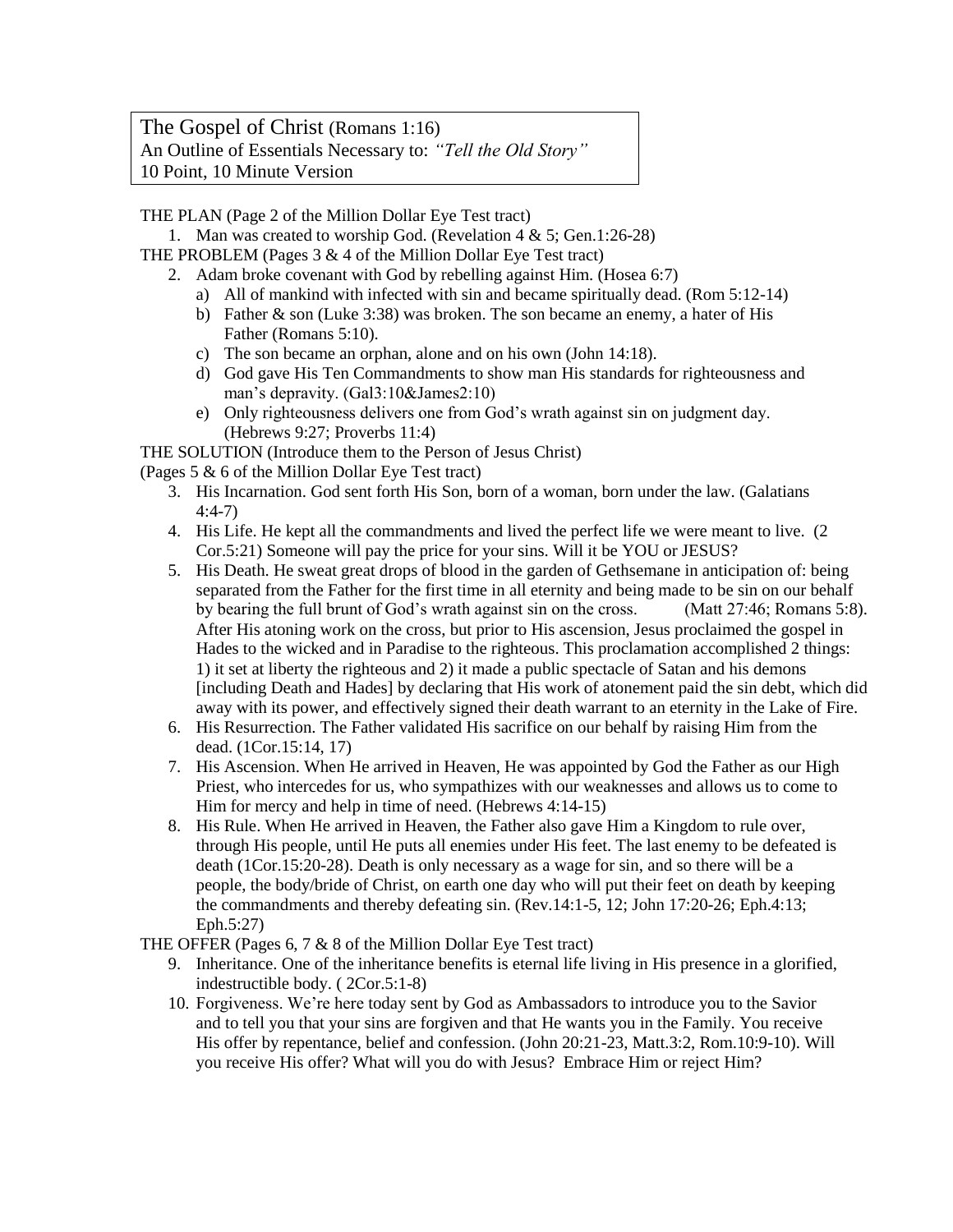The Gospel of Christ (Romans 1:16) An Outline of Essentials Necessary to: *"Tell the Old Story"*  3 Point, 3 Minute Version

THE PROBLEM (Page 19 of the Million Dollar Eye Test tract)

1. It's appointed unto all men once to die and after that face judgment and on that day we will be judged according to God's standards for righteousness, the Ten Commandments (Gal3:10&James2:10)…Only God's standard for righteousness delivers one from God's wrath against sin on judgment day. (Hebrews 9:27; Proverbs 11:4).

THE SOLUTION (Introduce them to the Person of Jesus Christ)

(Page 20 of the Million Dollar Eye Test tract)

2. Know Christ and Him crucified. (1Cor.1:17-18 & 23-24; 2Cor.2:2, 5; John 17:3) Jesus' life, death, burial, resurrection, ascension & rule.

THE OFFER (Page 20 of the Million Dollar Eye Test tract)

3. We're here today sent by God as Ambassadors to introduce you to the Savior and to tell you that your sins are forgiven and that He wants you in the Family. You receive His offer by repentance, belief and confession. (John 20:21-23, Matt.3:2, Rom.10:9-10). Will you receive His offer? What will you do with Jesus?

| The Gospel Response to: "I Believe in God" |
|--------------------------------------------|
| 5 to 6 minutes                             |

When we ask people the question "Why do you believe you are going to heaven?", often we get the answer: "I believe in God"…how should we respond?

- 1. Psalm 14:1, 53:1 the fool has said in his heart: there is no God.
- 2. We're glad you're not a fool who does not believe in God, but the Bible teaches us that the name of the God you believe in is VERY important.
- 3. In John 14:6 Jesus says that if you want to be with God the Father, He is the way, He is the truth, and He is the life. No one comes to the Father except through Him.
- 4. 1Timothy2:5 For there is one God and one Mediator between God and men, the Man Christ Jesus, who gave Himself as a ransom for the salvation of His people.
- 5. Acts 4:12 There is no other name under heaven given among men by which we must be saved.
- 6. This Mighty God (Is.9:6) named Jesus made Himself of no reputation, taking the form of a bondservant, and came to earth as a man, born of a virgin and fathered by God. And as a man, He was tempted in all ways that we are, yet without sin, He kept all the commandments and lived the perfect life that our original representative Adam was placed on earth to live, and because Adam broke covenant with God through disobedience, sin entered the picture and infected all of mankind with Adam's same rebellious nature that is set against God and against keeping the laws He designed for our best interest. Jesus humbled Himself and became obedient to the suffering of the death intended for us, which suffering which included:
	- a. The fact that He was falsely charged of blasphemy in a sham trial conducted by the religious leaders of His day. When it was in their power to let one of the convicts go free His own people chose Him to face the death of the cross for this false crime over a convicted murderer;
	- b. The fact that He endured the humiliations of a common criminal as His people mocked Him and ridiculed Him and spit on Him.
	- c. The fact that He was scourged and beaten beyond recognition as a human by the Roman soldiers;